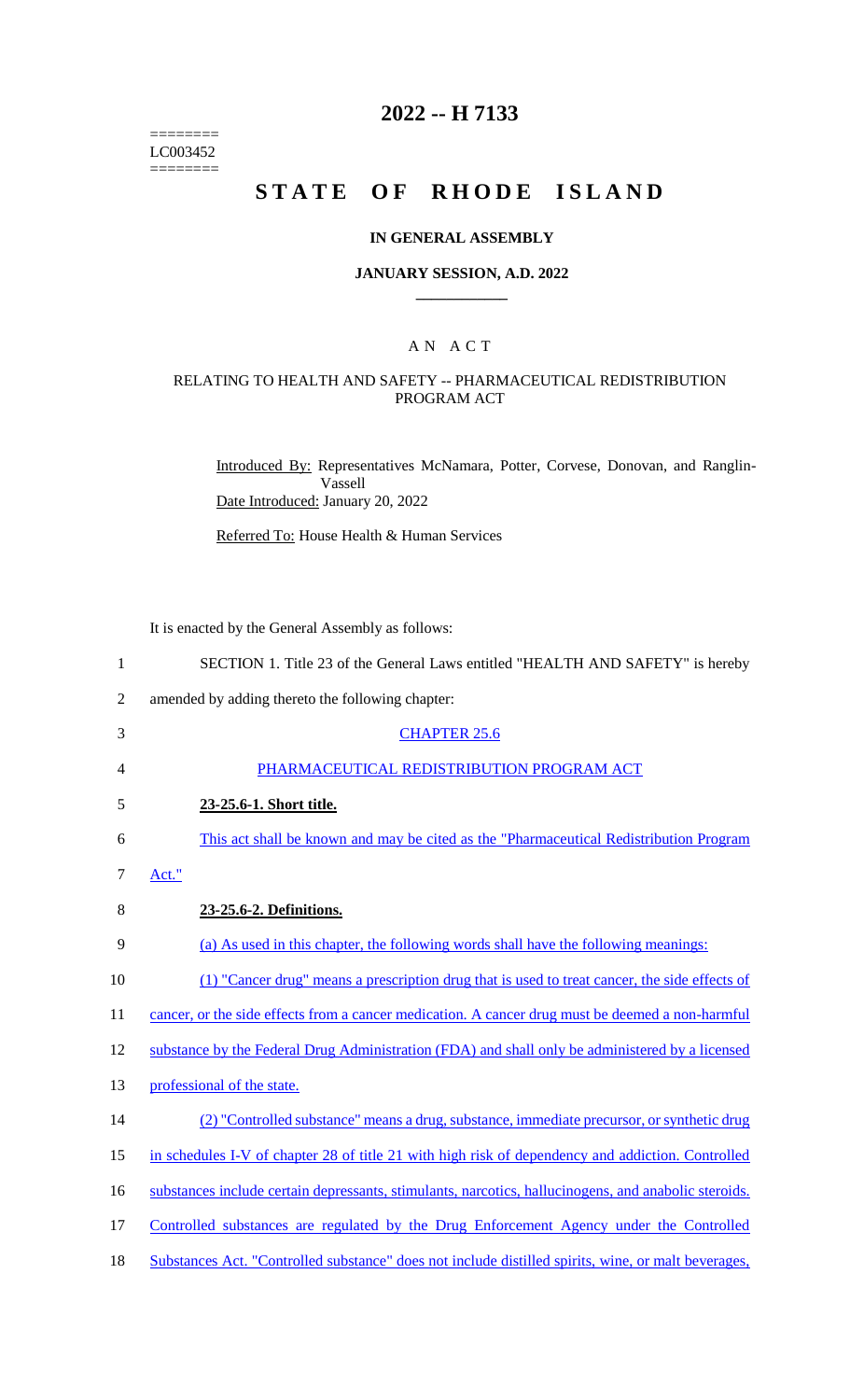- 1 as those terms are defined or used in chapter 1 of title 3, nor tobacco.
- (3) "Donor" means any person or institution who is authorized to possess prescription drugs 3 and who is willing to provide them to a redistributor once they are recommended to be discontinued by a physician. "Donor" includes, but is not limited to, any patient in legal possession of a 5 prescribed drug, a health care proxy, and any licensed health care facility or health care provider such as a hospital, pharmacy, or long-term care facility, or a state or federal prison. (4) "Most in need" means priority provided to a person in need of a drug based on the person's ability to pay. (5) "Non-controlled substance prescription drugs" means any non-controlled substance drug meant for human use pursuant to a prescription administered by a prescriber. (6) "Out-of-state redistributor" means a redistributor that is based outside of this state. An 12 out-of-state redistributor shall abide by this state's laws in addition to the laws of their own state. (7) "Pharmaceutical redistribution program" means the program established pursuant 14 to the provisions of this chapter for the redistribution of unused prescription drugs and shall include any facility that may accept the return of unused non-controlled substance prescription 16 drugs and orchestrate their redistribution to aid persons of this state who have difficulty affording or accessing the non-controlled substance drugs. This program shall prevent the 18 waste of unused non-controlled substance prescription drugs through the preservation and redistribution to persons or licensed facilities based on their lack of access or ability to pay for 20 the drugs at full market value. (8) "Prescriber" means any person who has occupational licensing by relevant boards to prescribe a drug. Prescribers include, but are not limited to, doctors, physicians, or any other person legally permitted by this state. (9) "Receiver" means any person or institution who receives a donated drug, including, but not limited to, a wholesaler, a drug manufacturer, a repackager, a returns processor, a third-party 26 logistics provider, a health care facility, a pharmacy, a hospital, or a patient. Donated medications shall be obtained legally, with informed consent of the donor, and without coercion. (10) "Redistributor" means any person or institution partaking in the redistribution of non-29 controlled substance prescription drugs pursuant to the provisions of this chapter. The entities a redistributor may donate drugs to include, but are not limited to, patients, institutions, hospitals and health care providers. Redistributors shall also include out-of-state redistributors engaged in 32 redistribution pursuant to the provisions of this chapter. (11) "Tamper-evident packaging" means a package that has an outer or secondary seal that 34 must be broken to access the inner package and shall include clear messaging that the package had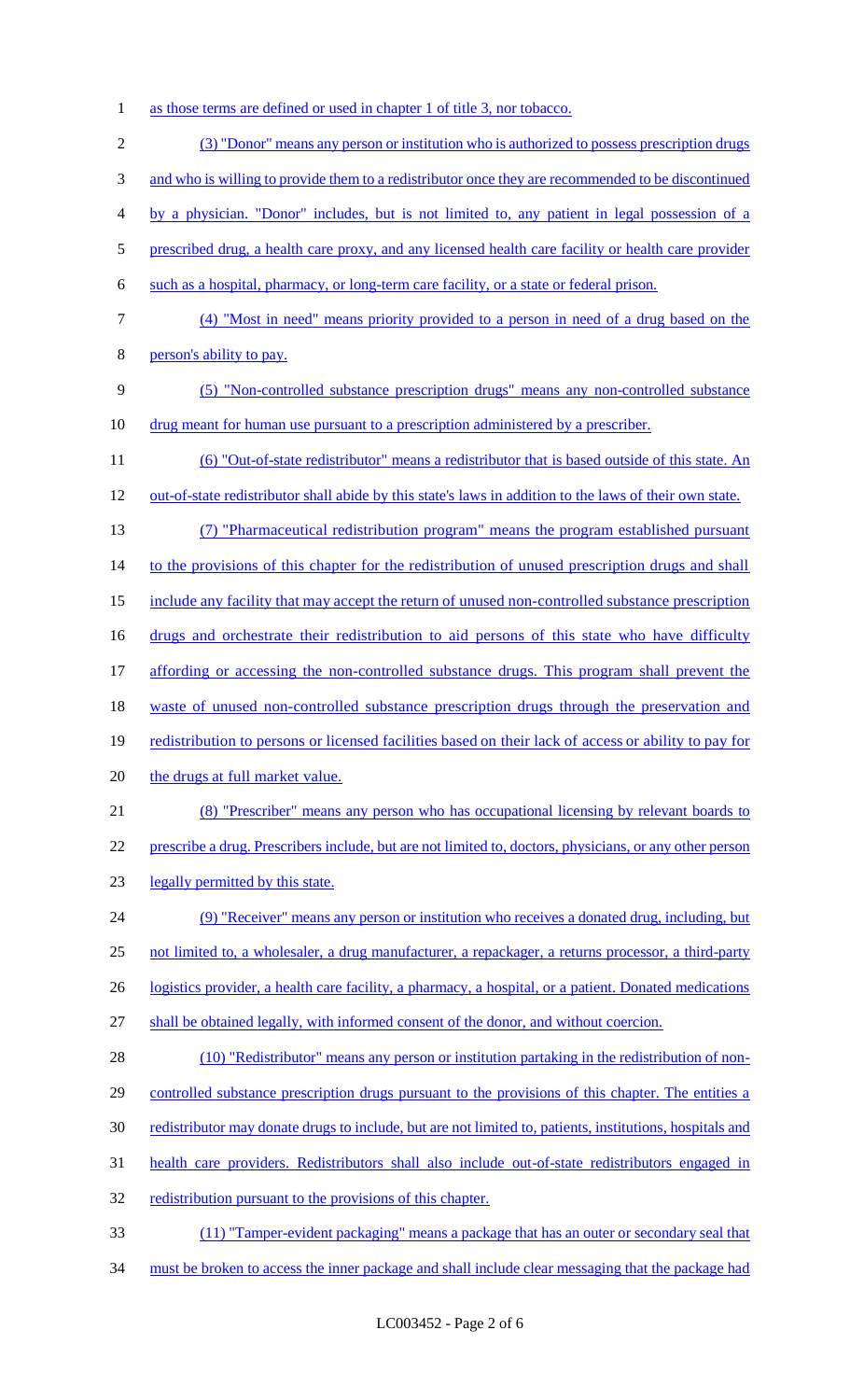- 1 previously been opened after its seal date. Tamper-evident packaging includes, but is not limited
- 2 to, blister packs and seal manufactured bottles.
- (12) "Temperature-sensitive medication" means prescription medications that are unstable 4 at room temperature, or approximately  $70 \pm 15^{\circ}$ F. Unstable medications may begin to decompose, outside of this temperature range, affecting drug potency and thus efficacy. Temperature ranges tolerable for a medication's storage are determined by the manufacturer. Common examples of temperature-sensitive medications include drugs that must be refrigerated, such as biologics or insulin. (13) "Transaction date" means the date on which the drug was transferred from the donor to the pharmaceutical redistribution program or to the redistributor. All available information 11 surrounding the transaction date shall be logged and recorded, such as the date when the medication 12 left the donor, and the date when the medication was received by the redistributor. (14) "Underinsured" means any person who does not have adequate insurance coverage 14 and access to basic health care, or any person who spends more than ten percent (10%) of their household income on out-of-pocket health care costs or more than five percent (5%) of their income 16 on their health care deductible. **23-25.6-3. Eligibility criteria.** (a) Eligibility criteria for the reception of donated drugs shall prioritize individuals who are 19 most in need, do not have insurance, are underinsured, or are reliant on public health programs. Redistributors should ensure adequate allocation of donated medications for those in prioritized populations. Once the need for these drugs amongst these prioritized people is fulfilled, the 22 redistributor can dispense medication to other populations reporting financial burden. Redistributed drugs shall not be sold for an amount in excess of the price authorized pursuant to § 23-25.6-5(c). (b) Donated drugs may be transferred from in-state redistributors to other in-state redistributors or out-of-state redistributors, assuming this transaction is legal in the state of origin 26 and the state of transfer. The donation and redistribution of drugs is not categorized as wholesale distribution and does not warrant licensing as a wholesaler. **23-25.6-4. Voluntary participation and donation conditions.** (a) All participation in the donation program shall be voluntary. No health professional, insurer, agency or entity shall force any person to participate in the pharmaceutical distribution program. (b) The following conditions shall be met for the donation of a prescription drug to occur. (1) All of the donated drugs shall pass inspection by a licensed pharmacist. (2) The donated drugs shall be received in an intact, tamper-evident package with a clearly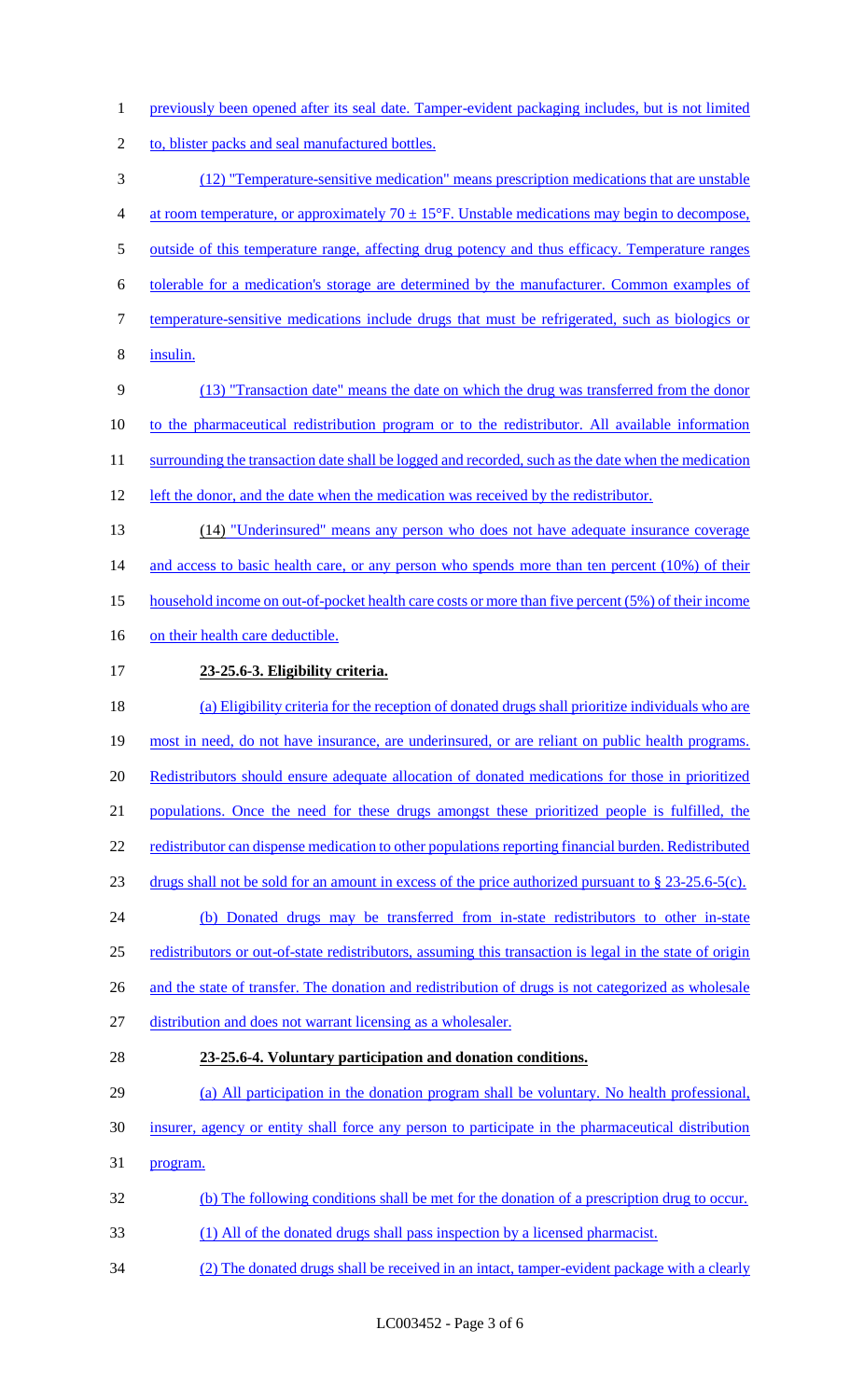- 1 displayed expiration date with no less than three (3) months until the expiration date.
- (3) The donated drugs shall not be temperature-sensitive medications or a controlled substance.
- 
- (4) The donated drugs shall be provided to the recipient in accordance with state law. The
- drugs shall have been prescribed legally by a licensed health care professional after having been
- properly transferred to and processed by an authorized pharmaceutical redistribution program or
- 7 redistributor.
- (5) An authorized and properly licensed health care pharmacist shall deem the drug has not
- been tampered with upon arrival and is properly labeled. If labels have degraded but drug identity
- can be verified, new labels may be created. If the drugs have been combined in one package, the
- 11 information about all included drugs shall be labeled clearly. If the drugs have been donated from
- out-of-state, this donation must abide by all of the laws of both states.
- (6) The donated drugs shall have all prior patient information redacted in compliance with
- 14 HIPAA regulations or the pills shall be transferred to a new container.
- (7) If the drugs donated have been combined, the closest expiration date for any drugs shall
- 16 be used for the entire package.
- (c) If any one of the conditions contained in subsection (b) of this section is not satisfied,
- 18 the donated drugs shall not be distributed pursuant to the provisions of this program and may be
- destroyed pursuant to department of health regulations.
- **23-25.6-5. Redistribution of donated medications.**
- (a) A redistributor may dispense prescription drugs to eligible persons as long as they abide
- 22 by the provisions of this chapter.
- (b) A redistributor may repackage drugs prior to redistribution. Repackaged drugs shall be
- 24 labeled thoroughly and labels shall include the drug name, expiration date and kept separately from
- other drugs until brought up for inspection. If multiple drugs are packaged together, the closest
- 26 expiration date shall be used pursuant to the requirements contained in § 23-25.6-4(b).
- (c) A redistributor's compensation from an institution will not constitute the resale of drugs.
- 28 The distributor shall make a record of that charge and provide it upon request to the supervising
- government agency. This sale price shall reflect an incentive to offer the drugs at a price that is
- affordable and reasonable for people who do not have the means to pay for such drugs at market
- price. The price incurred by the patient shall not exceed the usual and customary dispensing fee
- 32 determined by the this state's Medicaid program.
- (d) Donated drugs that cannot be utilized by the redistributor shall be destroyed through
- lawful methods, or transferred to a returns processor. Redistributors shall keep a record of disposed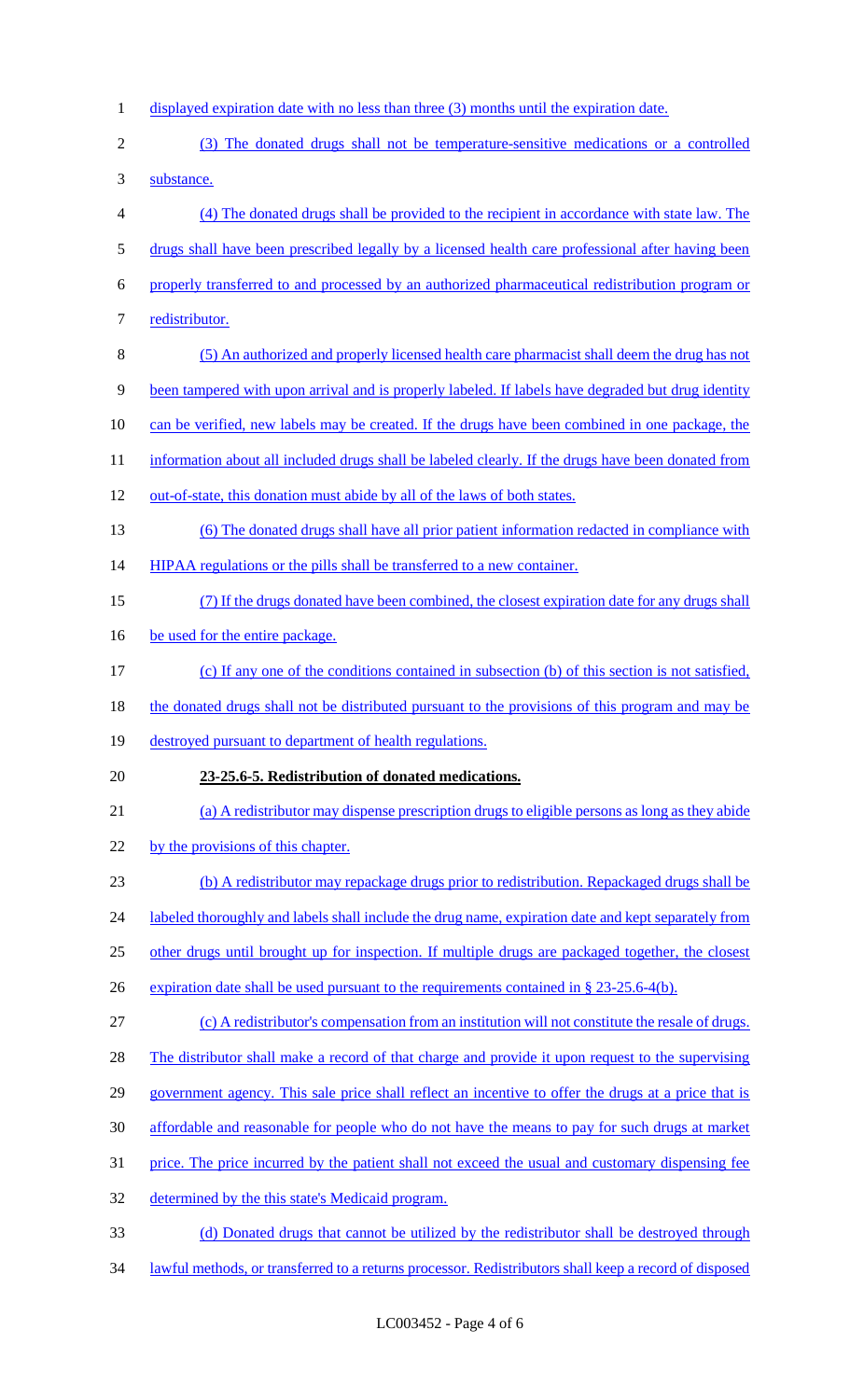drugs, the quantity of drug, its name, and strength.

 (e) An authorized redistributor of drugs shall store the drugs legally, separate from other non-donated drugs, and shall meet the requirements of the United States Pharmacopoeia (USP) standards. The drugs shall be stored in a way which does not impair the quality and safety of the drug. The drug shall be stored legally according to the methods described in this chapter. The facilities and storage shall be subject to investigation and approval from the department of health or a third party approved by the department of health. All records required pursuant to the provisions of this chapter shall be retained in physical or electronic format for a period of two (2) years. The drugs shall be labeled properly with a serial number or other effective label. Redistributors shall keep records by either electronic or non-electronic means for the full two (2) 11 years. **23-25.6-6. Civil and criminal immunity.** Any person or institution involved in a drug donation, including, but not limited to, 14 pharmacists, manufacturers, wholesalers, redistributors, health care providers, government agencies, contract carriers, or hospitals, who act reasonably and in good faith shall be immune from 16 criminal and civil liability for any persons who are harmed from the reception of a donated drug. Liability shall be absolved for any act associated, but not limited to, the transfer of the donated 18 drugs from one party to another, transportation, repackaging, or dispensing of donated drugs. Any 19 person involved in drug donation who acts reasonably and in good faith shall be protected from 20 any disciplinary action from their employers. "Good faith", as used in this section, may be defined

as the intent to help people, the adoption of honest and altruistic intentions and the preservation of

moral and ethical values.

#### **23-25.6-7. Rules and regulations.**

 (a) The department of health and the board of pharmacy shall jointly develop and implement a program consistent with the public health and safety, through which unused 26 prescription drugs are donated pursuant to this chapter, to become operational on January 1, 2023. (b) The department and the board shall promulgate rules and regulations necessary to 28 implement the program established pursuant to this chapter, on or before January 1, 2023.

SECTION 2. This act shall take effect upon passage.

======== LC003452 ========